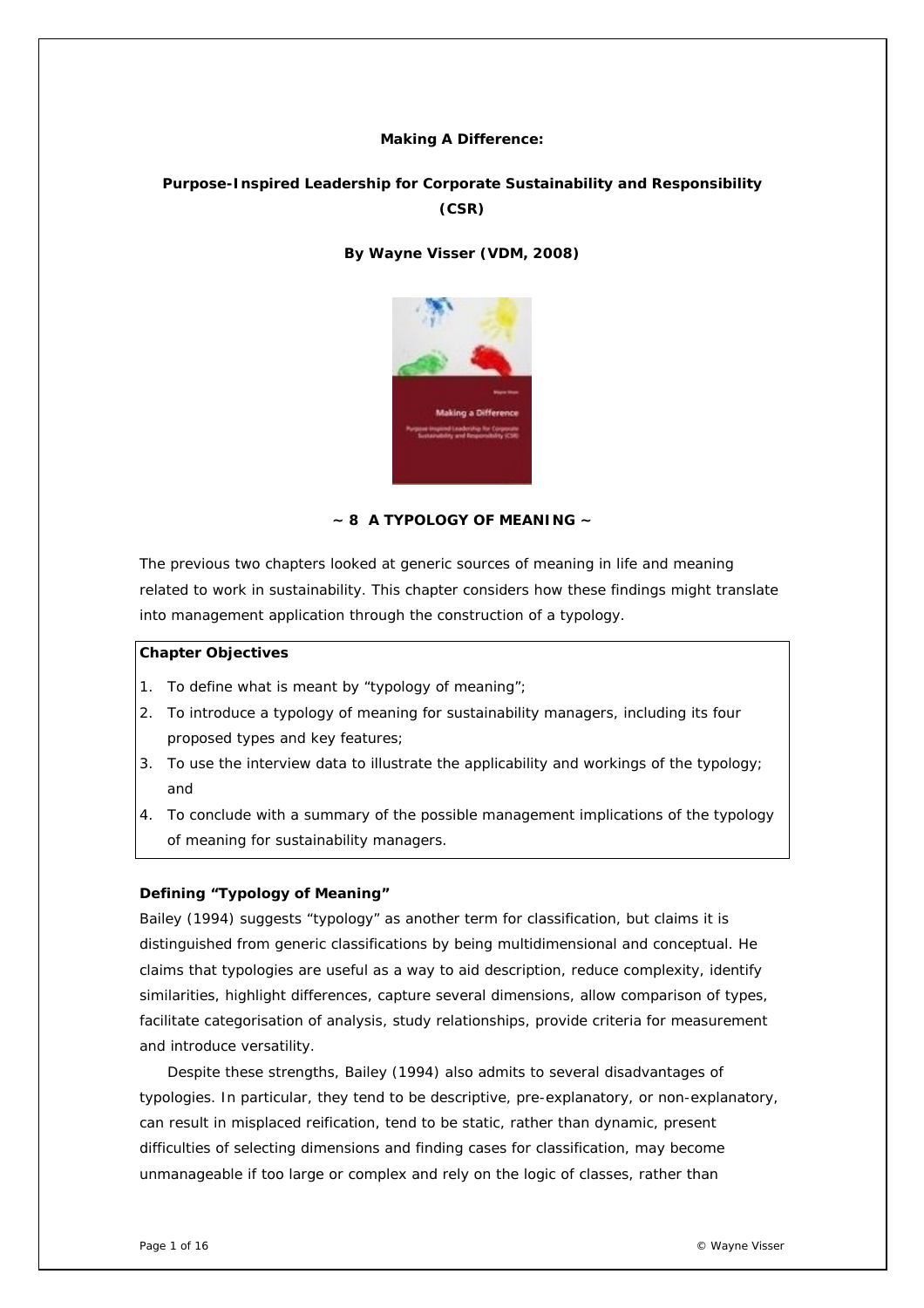continuous data. More ambiguously, Bailey (1994) notes that the greatest strength of the tool, namely simplification, is also its greatest weakness.

Notwithstanding these weaknesses, typologies are an extremely popular analysis and presentation technique used by scholars, not only in the general management literature (Borgatti & Foster, 2003; Griffin & Lopez, 2005), but also in the corporate sustainability literature, including for example in papers on business ethics (Steenhaut & Van Kenhove, 2006), corporate citizenship (Gardberg et al., 2006), corporate social responsibility (Arthaud-Day, 2005), environmental governance (Davidson & Frickel, 2004), socially responsible investment (Mattingly & Berman, 2006), social reporting (Gond & Herrbach, 2006), stakeholder theory (Green et al., 2003) and sustainable development (Steurer, Langer, Konrad, & Martinuzzi, 2005). Typologies are less common in existential psychology research, but are nevertheless found in the spirituality in the workplace literature (Cunha, Rego, & D'Oliveira, 2006; Sheep, 2006).

For the purposes of my research, "typology of meaning" refers to the classification of typical sources of meaning derived by sustainability managers in their work into four types, each associated with distinctive roles within the organisation.

#### **Introducing the Typology**

The typology grew out of a realisation that four of the six sources of meaning in the work of sustainability managers were strongly related to organisational roles. The typology was included in the Sustainability Managers Research Model (Figure 4.1) that was presented to participants in the Phase 3 follow up interviews and received positive feedback. This section will introduce the four types that I identified, as well as the dynamics of the model.

# *The Four Types*

Figure 8.1 simply identifies the four types: Expert, Facilitator, Catalyst and Activist. Each type represents a constellation of meaning. It is expected that any individual sustainability manager will embody elements of all of these types, but that the relative influence of each category will differ per individual. Hence, the dominant type can be thought of as a centre of gravity for meaning in the sustainability managers' work, i.e. the mode of operating in which they feel most comfortable, fulfilled or satisfied.

|  | Figure 8.1: Four Types of Sustainability Manager |  |
|--|--------------------------------------------------|--|
|--|--------------------------------------------------|--|

| Expert      | Activist |
|-------------|----------|
| Facilitator | Catalyst |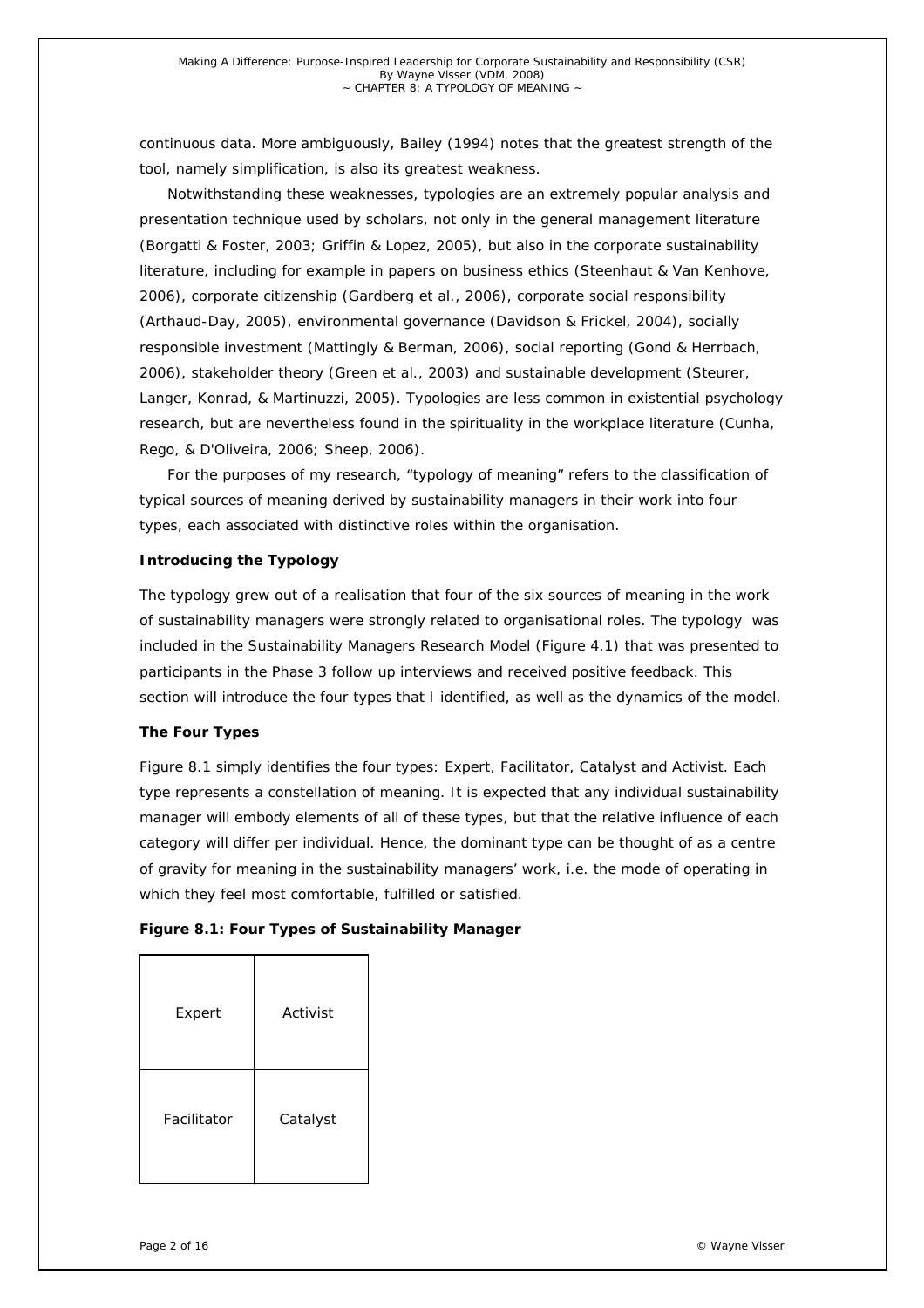Figure 8.2 visually represents the idea that people derive meaning from a variety of sources by showing the types as boxes in four quadrants. The relative size of the shaded boxes simply indicates how much meaning the individual derives from each type. Hence, in the case depicted, the individual is perfectly balanced, showing equal preference for each of the types.

*Figure 8.2: Example of a Balanced Sustainability Manager* 



Each of the types will now be explored in turn.

# *Expert*





As Figure 8.3 suggests, an Expert derives relatively more meaning from the constellation of characteristics associated with this type.

There is considerable overlap between the Expert type and specialist input as a source of meaning in work (Chapter 6). Therefore, rather than repeat the illustrative quotations from the interviews in full, Table 8.1 presents typical statements and phrases indicative of Expert type sustainability managers.

These quotes illustrate some of the themes that characterise the way Experts find their meaning, namely by engaging with projects or systems, giving expert input, focusing on technical excellence, seeking uniqueness through specialisation, and pride in problem solving abilities.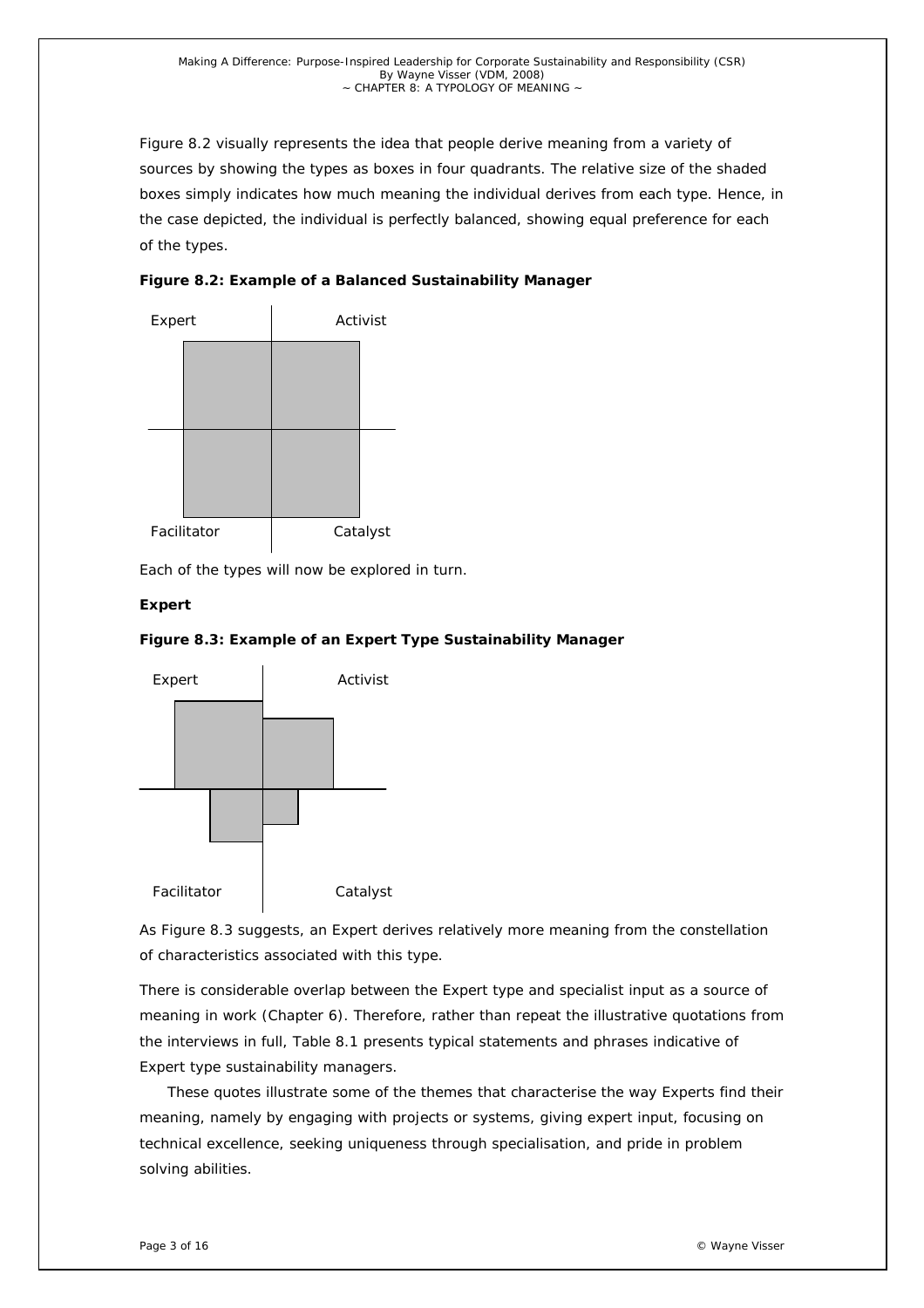#### *Characteristics of the Expert*

- Aligned to specialist input as a source of meaning;
- Concerned mainly with the individual level;
- Focuses on personal development;
- Derives satisfaction from delivering quality through their work;
- Skills are mainly technical in nature;
- Emphasise specialist knowledge; and
- The legacy they wish to leave behind is successful work projects.

#### *Table 8.1: Expert Type Statements and Phrases*

| Source  | Illustrative statements and phrases                                                      |  |  |  |
|---------|------------------------------------------------------------------------------------------|--|--|--|
| Bill    | There were a couple of projects that I did find very exciting  It was very exciting to   |  |  |  |
|         | get all the bits and pieces in place, then commission them and see them starting to      |  |  |  |
|         | work.                                                                                    |  |  |  |
|         | I'd be very agitated if I was missing milestones on a project.                           |  |  |  |
|         | I've seen a lot of systems go in that we never had before.                               |  |  |  |
| Evelyn  | I am just really working so hard to have systems in place and controls                   |  |  |  |
| Jeremy  | that's what's leading me back into the performance improvement and the systems           |  |  |  |
|         | work                                                                                     |  |  |  |
|         | we can fix this place, we can get back on track.                                         |  |  |  |
|         | I'd like to get to that point where I have made a major improvement to the way           |  |  |  |
|         | something works.                                                                         |  |  |  |
| Magomu  | I'd rather be writing the reports than checking up on things or managing the whole       |  |  |  |
|         | process.                                                                                 |  |  |  |
|         | I  give really good input.                                                               |  |  |  |
|         | What inspires me right now  it's been analysing other businesses                         |  |  |  |
| Martin  | You can actually be unique in a certain field, so that's good.                           |  |  |  |
| Milton  | it's always been, well, let's solve this problem                                         |  |  |  |
| Nabil   | trying to come up with world class solutions, best practice pushed by excellence         |  |  |  |
|         | and one tends to have a very narrow focus                                                |  |  |  |
| Neil    | I can implement things; I can do good project management.                                |  |  |  |
| Paula   | You can always find something that could be done much better                             |  |  |  |
|         | implementing a system, getting a system in place to improve performance                  |  |  |  |
| Pemba   | By getting into it at a corporate level  it was a way of divorcing myself from having    |  |  |  |
|         | to interact with people.                                                                 |  |  |  |
| Porter  | I'm quite analytical or intellectual, cognitive, so I try to work things out in my mind; |  |  |  |
|         | understanding is an important driver.                                                    |  |  |  |
| Ronald  | I actually found a niche as an environmental scientist.                                  |  |  |  |
| Shivani | I made an extra special attempt of being good at whatever I did in that job I think I    |  |  |  |
|         | picked up about 3 awards                                                                 |  |  |  |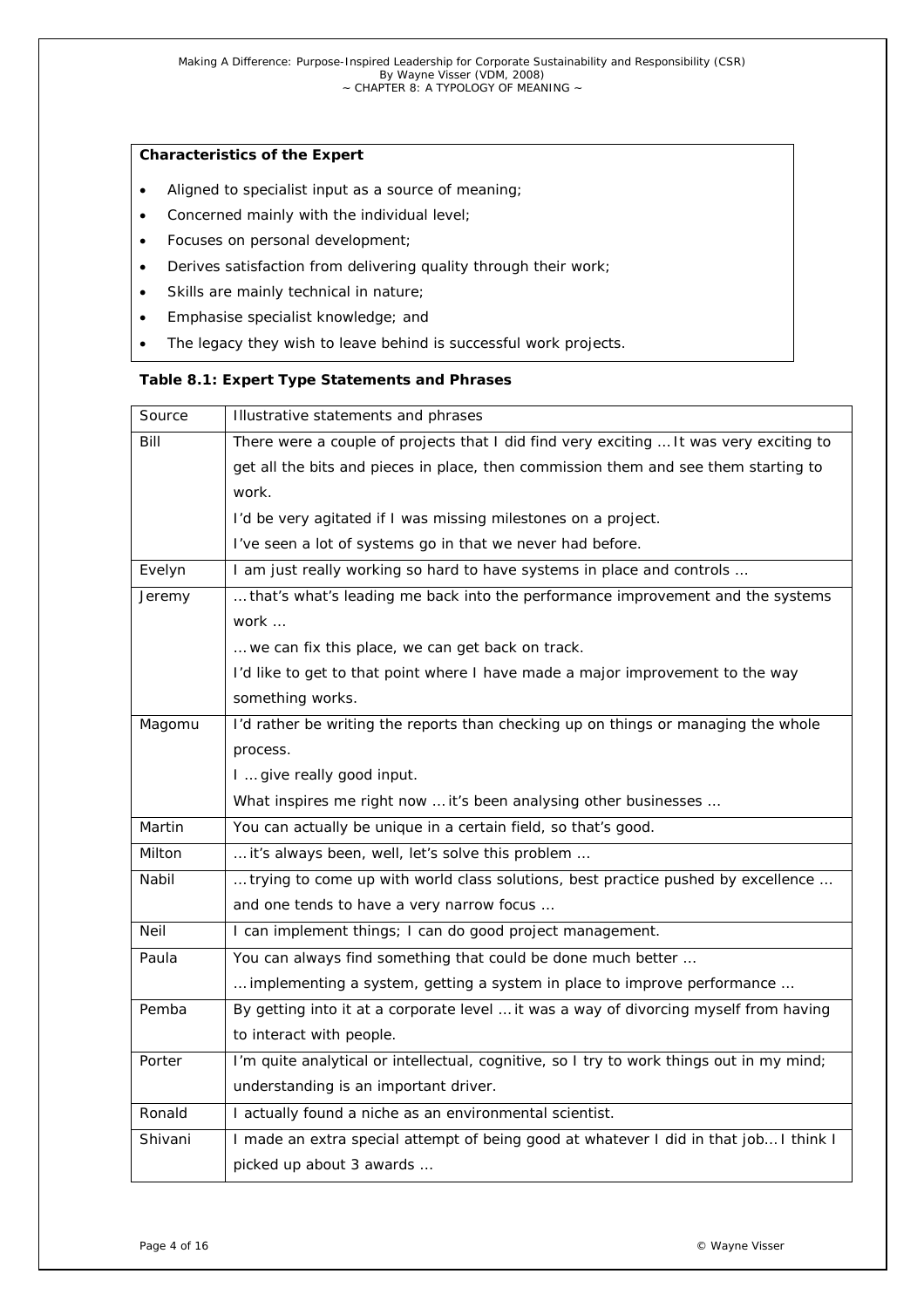# *Facilitator*

Figure 8.4: Example of a Facilitator Type Sustainability Manager



# *Characteristics of the Facilitator*

- Aligned to people empowerment as a source of meaning;
- Concerned mainly with the group or team level;
- Focused on staff development;
- Derive satisfaction from effective facilitation through their work;
- Skills are mainly managerial in nature;
- Emphasises generalist knowledge; and
- The legacy they wish to leave behind is the extent of their staff or team's achievements.

Table 8.2 gives illustrative statements and phrases taken from the participant interviews.

# *Table 8.2: Facilitator Type Statements and Phrases*

| Source  | Illustrative statements and phrases                                                      |  |  |  |
|---------|------------------------------------------------------------------------------------------|--|--|--|
| Andries | if you align people along some business principles, in terms of ethics and values, it's  |  |  |  |
|         | a wonderful tool to actually empower people.                                             |  |  |  |
| Clyde   | the most important thing for me again is working with people.                            |  |  |  |
|         | If you enjoy working with people, this is a sort of functional role that you have direct |  |  |  |
|         | interaction, you can see people being empowered, having increased knowledge, and         |  |  |  |
|         | you can see what that eventually leads to. I think that creates a great deal of sense of |  |  |  |
|         | purpose.                                                                                 |  |  |  |
|         | we're really looking in this area and seeing how we can assist our employees.            |  |  |  |
| Colette | I love working with the staff; it's one of the things that gives meaning.                |  |  |  |
| David   | the part of my work that I've enjoyed most has been the training part, where I get       |  |  |  |
|         | the opportunity to work with a group of people                                           |  |  |  |
|         | that gives you the opportunity to interact with people at a very sort of personal level  |  |  |  |
|         | $\cdots$                                                                                 |  |  |  |
|         | you can see how things start to get clear for them, in terms of understanding issues     |  |  |  |
|         | and seeing how that applies to what they do.                                             |  |  |  |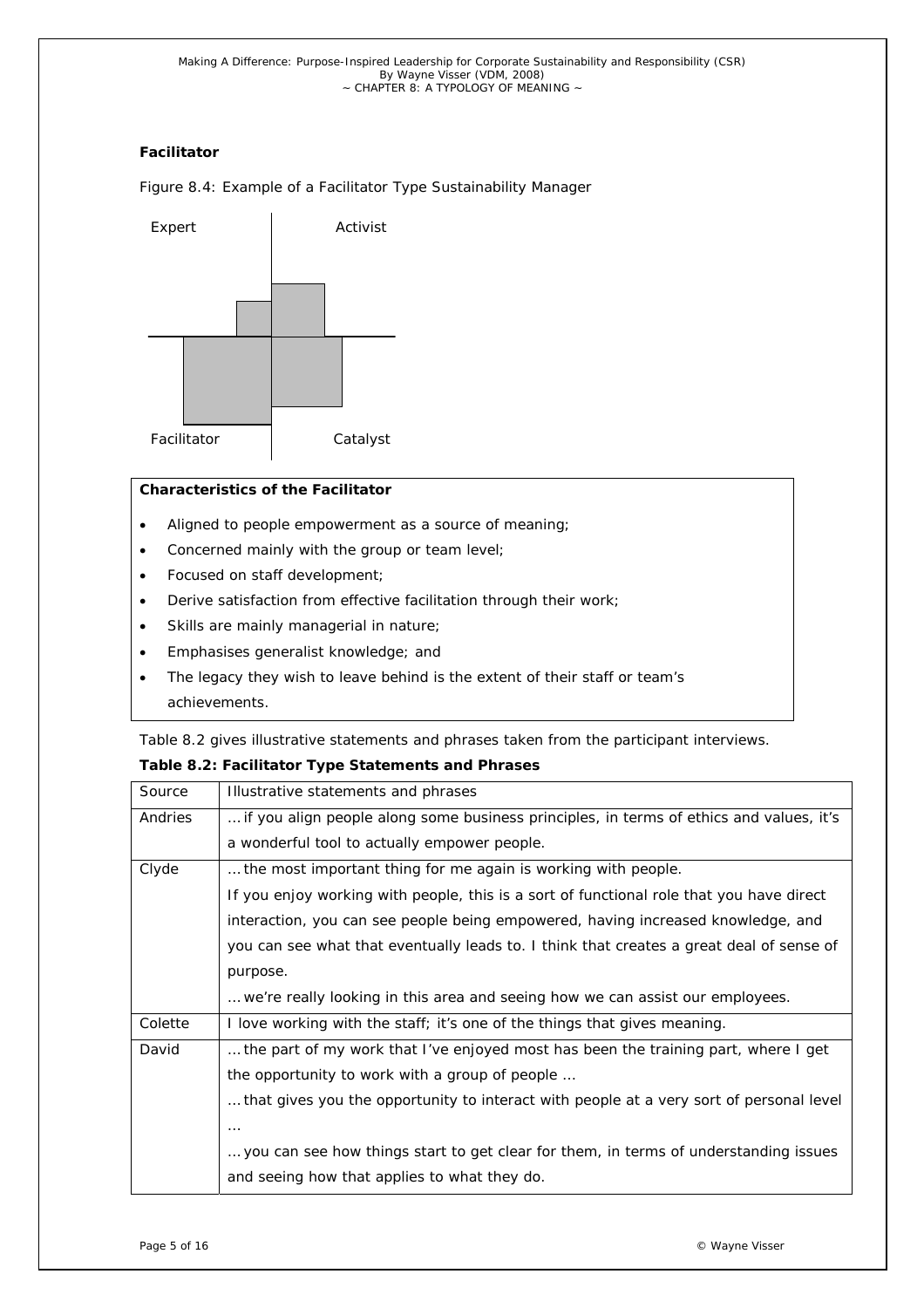| Fritz    | I've always had a very high consideration for other people.                             |  |  |  |
|----------|-----------------------------------------------------------------------------------------|--|--|--|
|          | I've tried to play the role of facilitating the opportunities for other people to grow. |  |  |  |
|          | I saw in that an opportunity to really become part of a team, not as an individual      |  |  |  |
| Jeremy   | I'm a lot more people orientated than I realised.                                       |  |  |  |
|          | I've got a lot of meaning out of the training that we've done, and some of the concepts |  |  |  |
|          | that I've taught these groups.                                                          |  |  |  |
| Jordan   | the teaching bit is good, getting people to think through things differently.           |  |  |  |
|          | Seeing people come in with one set of views and leaving with different set of views     |  |  |  |
|          | contributing to the understanding among some students has been rewarding                |  |  |  |
| Kwame    | I like to see someone [develop] from nothing to something.                              |  |  |  |
|          | I like encouraging people to pursue their talent.                                       |  |  |  |
|          | I like working with young enthusiastic people                                           |  |  |  |
| Nabil    | I had an opportunity of working with good people and developing very, very good         |  |  |  |
| people   |                                                                                         |  |  |  |
|          | the difference one has made to people's careers, people's lives.                        |  |  |  |
|          | it's how you touch people along the way and how one breaks the boundary between         |  |  |  |
|          | the personal and the professional                                                       |  |  |  |
|          | what I found much more lasting is the people that you've impacted on.                   |  |  |  |
|          | its about making a difference in people.                                                |  |  |  |
| Philip   | The main purpose and source of satisfaction in my life is playing a role in guiding     |  |  |  |
|          | another to realise what they are capable of achieving, getting a sense of how good      |  |  |  |
|          | they can be and how much they can endure or withstand - how strong they can be.         |  |  |  |
|          | I enjoy making space for people to work.                                                |  |  |  |
|          | playing a role in bringing the right people together and helping them see               |  |  |  |
|          | opportunities and watching it grow.                                                     |  |  |  |
| Reginald | We've got to fight like mad for our black staff to have a place in the sun - job        |  |  |  |
|          | advancement, housing, fighting pass laws                                                |  |  |  |
| Ronald   | teaching and interacting with people, you can actually shape the mind  so they          |  |  |  |
|          | take you as a role model, and you've got the power to influence.                        |  |  |  |
| Shivani  | I'm not just responsible for myself any longer; I'm responsible now for 8 other people  |  |  |  |
|          | as well.                                                                                |  |  |  |
|          | to make sure that that this works, not just for me but for the people in this unit as   |  |  |  |
|          | well.                                                                                   |  |  |  |
| Zelda    | When I'm mentoring somebody  giving them some positive energy, sufficiently for         |  |  |  |
|          | them to change their paradigm                                                           |  |  |  |

As the quotations show, common themes among Facilitators are the derivation of meaning from transferring knowledge and skills, focusing on people development, creating opportunities for staff, changing the attitudes or perceptions of individuals, and paying attention to team building.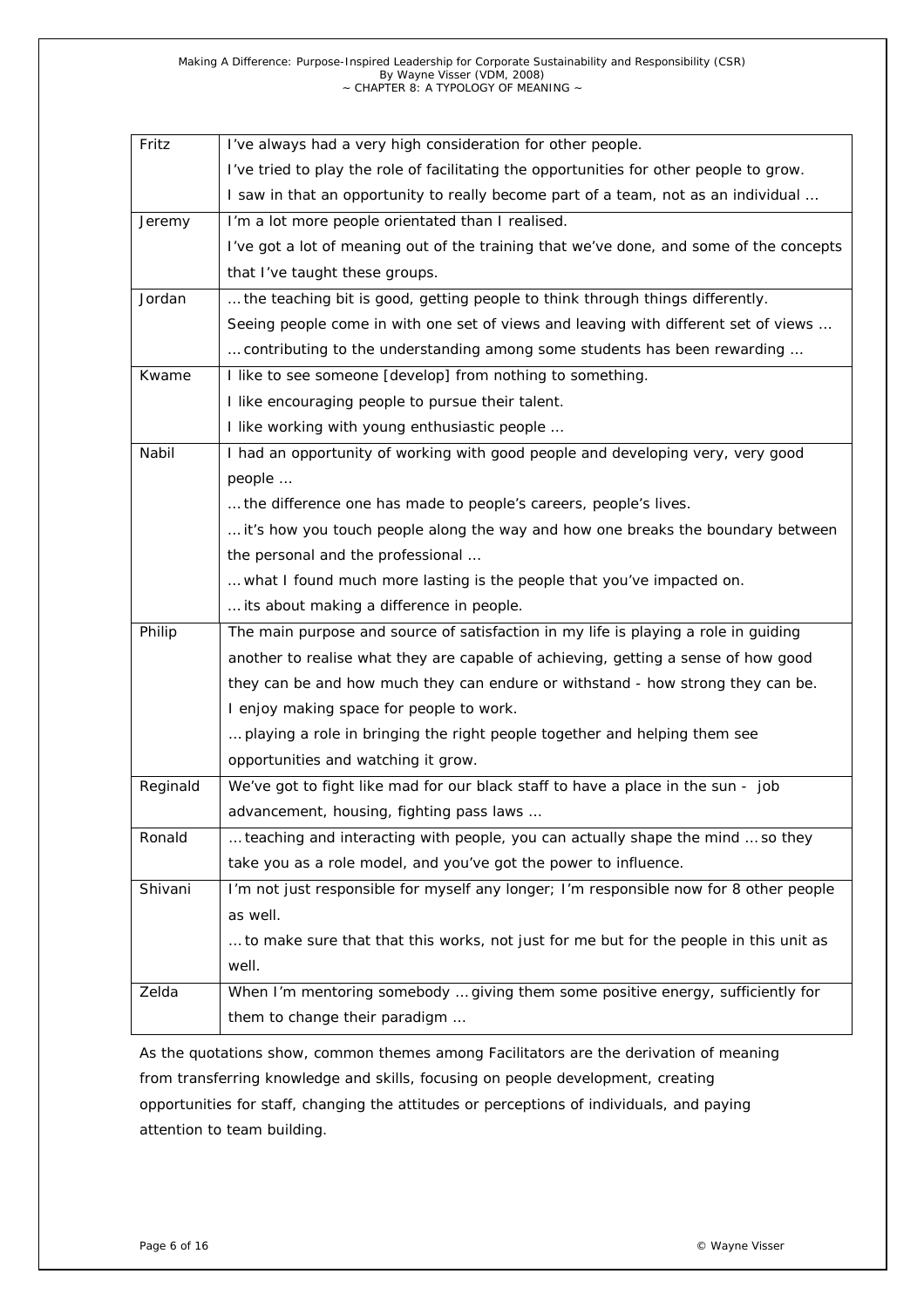# *Catalyst*

# Activist Facilitator | Catalyst Expert

# *Figure 8.5: Example of a Catalyst Type Sustainability Manager*

# *Characteristics of the Catalyst*

- Aligned to strategic input as a source of meaning;
- Concerned mainly with the organisational level;
- Focused on organisational development;
- Derive satisfaction from focusing on strategic change in their work;
- Skills are mainly visionary and political in nature;
- Emphasise synthesised knowledge and trends; and
- The legacy they wish to leave behind is the extent of their organisation or industry's transformation.

The quotations from participants in Table 8.3 give a sense of what gives meaning to Catalyst type sustainability managers.

# *Table 8.3: Catalyst Type Statements and Phrases*

| Source  | Illustrative statements and phrases                                                   |  |  |  |
|---------|---------------------------------------------------------------------------------------|--|--|--|
| Andries | the big titanic is actually shifting a few degrees.                                   |  |  |  |
|         | the biggest kick was for me to be able to influence that type of leadership.          |  |  |  |
| Arend   | seeing the business mindsets changing                                                 |  |  |  |
| Colette | I became fascinated by organisational theory                                          |  |  |  |
| Frank   | giving direction in terms of where the company is going  to try and steer the         |  |  |  |
|         | company in a direction                                                                |  |  |  |
|         | my role has become more of a policy directional type of influencing the company,      |  |  |  |
|         | where we should go on matters.                                                        |  |  |  |
|         | the challenge then lies in trying to understand the drivers that will determine where |  |  |  |
|         | the future's going and where what will affect the company                             |  |  |  |
|         | to actually be able to make that contribution and swing the company around in that    |  |  |  |
|         | direction                                                                             |  |  |  |
|         | if I'll be remembered as someone who really pushed the company in a new direction     |  |  |  |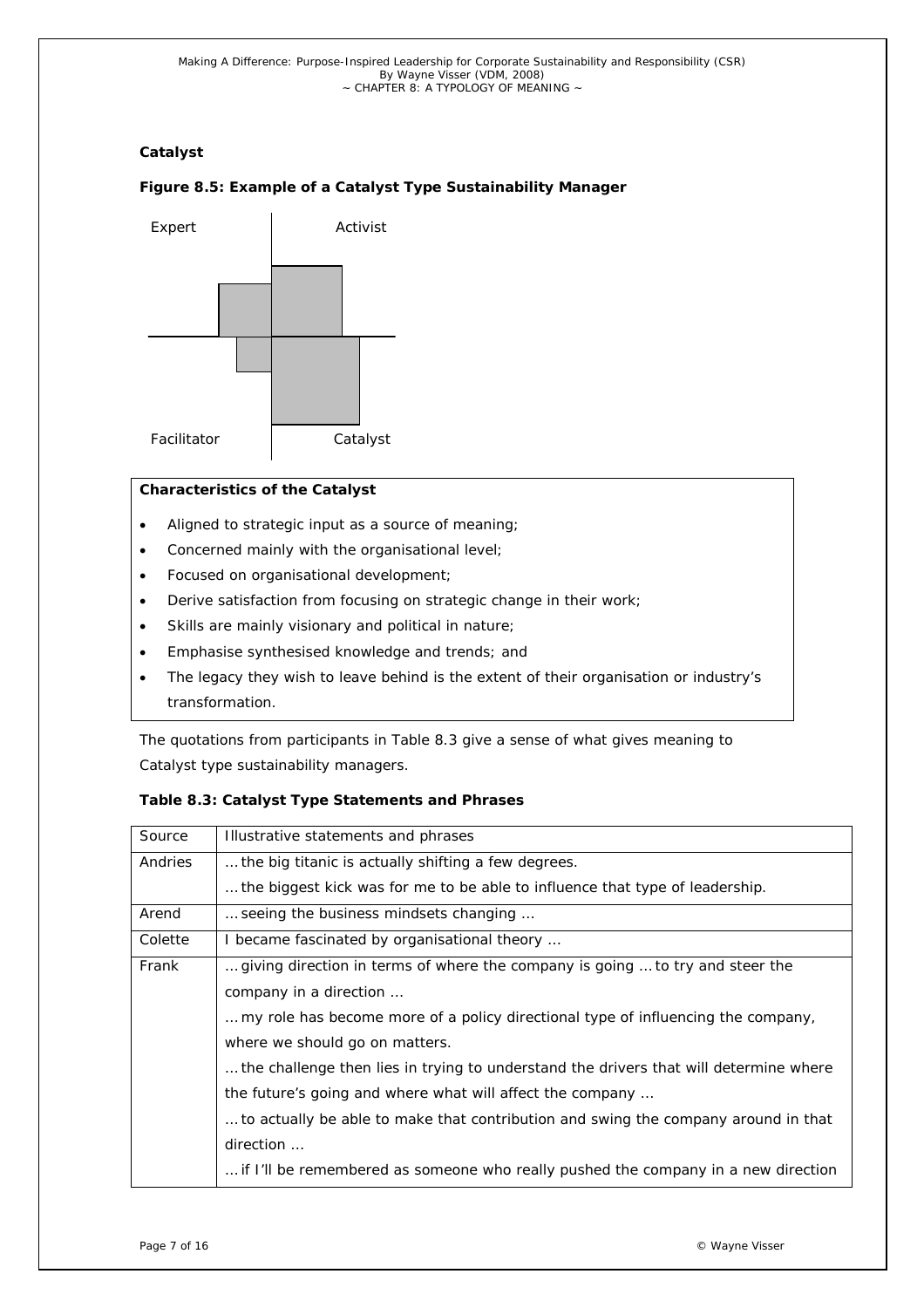*Making A Difference: Purpose-Inspired Leadership for Corporate Sustainability and Responsibility (CSR) By Wayne Visser (VDM, 2008) ~ CHAPTER 8: A TYPOLOGY OF MEANING ~* 

|         | $\cdots$                                                                              |  |  |  |
|---------|---------------------------------------------------------------------------------------|--|--|--|
| Fritz   | looking at the big picture and  to then build it into a strategic focus area.         |  |  |  |
|         | to be able to influence the top management of an organisation                         |  |  |  |
| Jordan  | I'm looking more at  driving companies to change behaviour                            |  |  |  |
| Kathryn | the most rewarding part has been seeing the progression in companies in the way       |  |  |  |
|         | they think about these things and what they do and what they achieve.                 |  |  |  |
|         | I helped create a different context for business to operate in.                       |  |  |  |
|         | one of the better senses of reward is the ability to influence senior people and      |  |  |  |
|         | change the way they think.                                                            |  |  |  |
| Milton  | getting things changed.                                                               |  |  |  |
|         | my time is spent tryna influence people                                               |  |  |  |
|         | the real interesting thing is to try and get MDs, try and get plant managers, try and |  |  |  |
|         | get business leaders, try and get sales guys to think differently and to change what  |  |  |  |
|         | they do                                                                               |  |  |  |
| Neil    | really change things, change the mindsets                                             |  |  |  |
| Patrick | it's also about changing the mindset of the guys at the top.                          |  |  |  |
| Paula   | I really moved them - a paradigm shift                                                |  |  |  |
| Thabo   | somebody who moved us one step forward                                                |  |  |  |
| Theo    | there are things in life that make me feel very good; most of them are around         |  |  |  |
|         | initiating things                                                                     |  |  |  |
|         | I seem to have got an idea of what the big picture is or where its aiming             |  |  |  |
|         | the big thing I would hope to leave behind is a mood, is a change in attitude.        |  |  |  |
|         | you can steer things better the earlier you get in.                                   |  |  |  |
| Zelda   | my life purpose is strongly linked to transformation, so I look for transformational  |  |  |  |
|         | things all the time                                                                   |  |  |  |

Hence, for Catalysts, meaning is associated with initiating change, giving strategic direction, influencing leadership, tracking organisational performance, and having a big picture perspective.

# *Activist*

## *Figure 8.6: Example of an Activist Type Sustainability Manager*

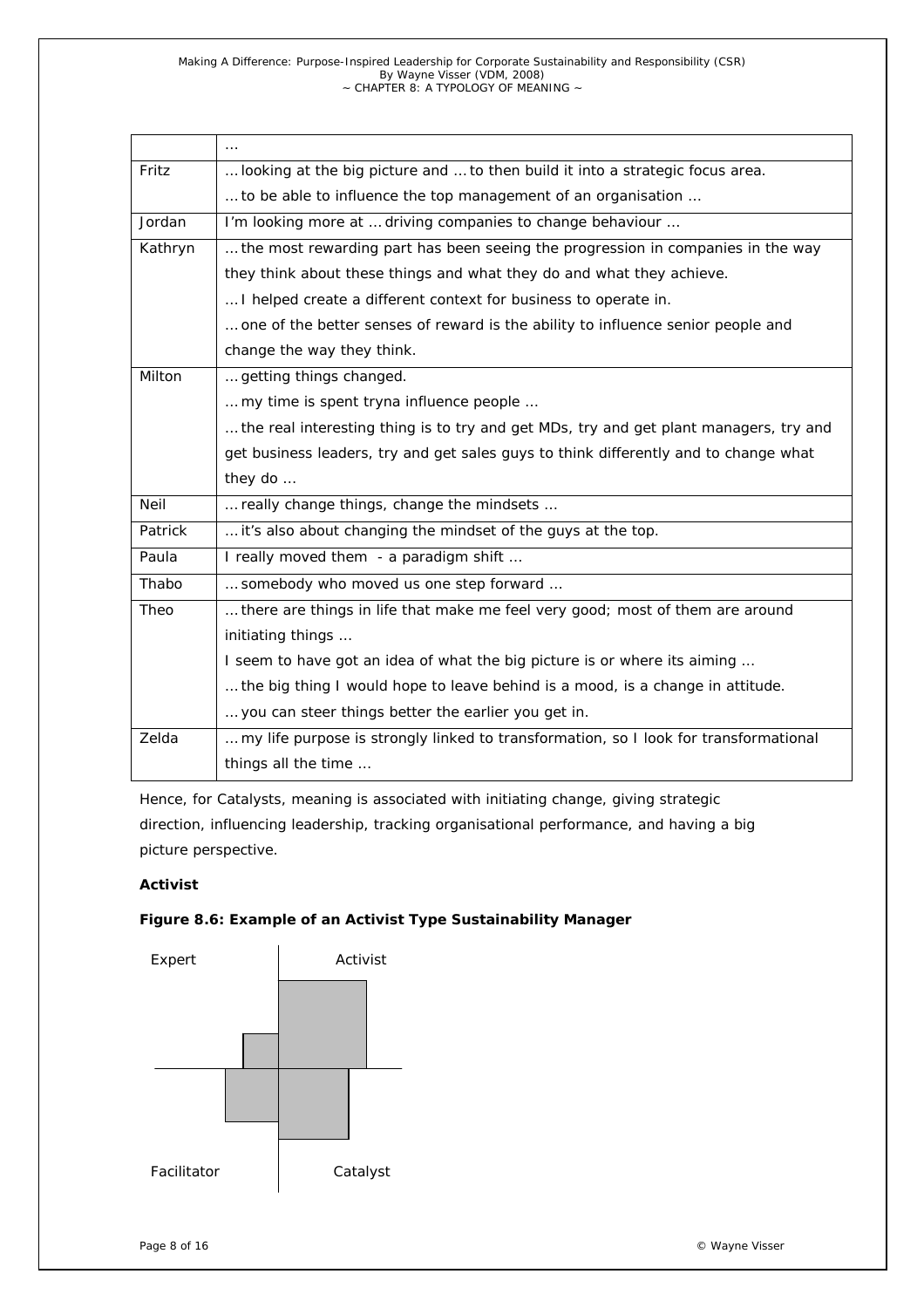# *Characteristics of the Activist*

- Aligned to societal contribution as a source of meaning
- Concerned mainly with the societal level;
- Focuses on community development;
- Derive satisfaction from social change in their work;
- Skills are both collaboration and questioning;
- Emphasise both human stories and macro trends; and
- The legacy they wish to leave behind is a more sustainable environment and equitable society.

Table 8.4 further illustrates these characteristics.

#### *Table 8.4: Activist Type Statements and Phrases*

| Source  | Illustrative statements and phrases                                                    |  |  |  |
|---------|----------------------------------------------------------------------------------------|--|--|--|
| Arend   | to contribute to the broader wellbeing                                                 |  |  |  |
|         | I find great difficulty in accepting some of the inequalities in society               |  |  |  |
| Clyde   | I could leave a legacy behind where I actually set up a school, a kids' school  or     |  |  |  |
|         | campus for disadvantaged people, taking street kids out and doing something            |  |  |  |
|         | building homes for single parents                                                      |  |  |  |
| Colette | there was always that thread of social activism.                                       |  |  |  |
|         | it was successful projects that we ran with community groups that won victories, you   |  |  |  |
|         | know, untangible victories.                                                            |  |  |  |
|         | it was the social change, making some sort of contribution to ending apartheid that    |  |  |  |
|         | really mattered to me                                                                  |  |  |  |
| David   | the sense of commitment to do what is right and to make a change within South          |  |  |  |
|         | African society  to help make a change in the country.                                 |  |  |  |
| Jeremy  | You just find the entire planet is doing the wrong things.                             |  |  |  |
|         | you have all these natural disasters and changing weather patterns and people wake     |  |  |  |
|         | up and it's too late.                                                                  |  |  |  |
| Jordan  | we have a problem here, population growth, consumption patterns - this cannot be       |  |  |  |
|         | sustained.                                                                             |  |  |  |
| Kwame   | What is meaningful is if we had to use our own talents to make sure that we remove as  |  |  |  |
|         | many people out of that poverty cycle as possible.                                     |  |  |  |
| Neil    | I try and use the opportunities that I have to make it better for everybody            |  |  |  |
|         | I want to plough back.                                                                 |  |  |  |
| Paula   | I have a thing about people having houses - that it's an absolutely fundamental thing. |  |  |  |
|         | one really needs to make a contribution to society, directly or indirectly, be it      |  |  |  |
|         | financially or otherwise                                                               |  |  |  |
|         | It is very satisfying to be able to make a difference to people's lives.               |  |  |  |
| Porter  | in terms of the actual situation in the world, globally, in terms of the developmental |  |  |  |
|         | crisis  how they are in many places in the world, largely Africa, going the wrong way. |  |  |  |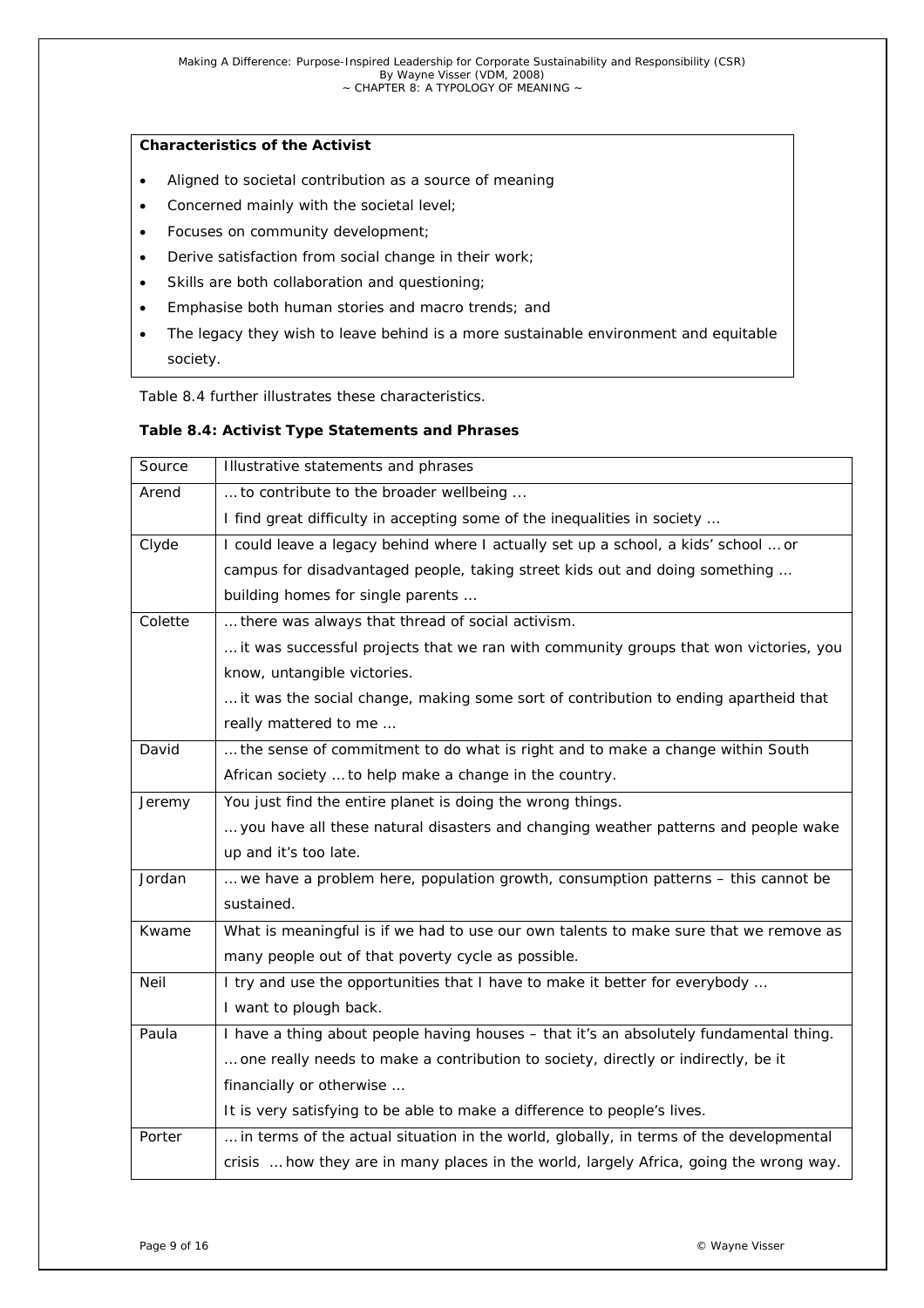| Ronald  | you're a member of the community  a messenger of the community.  if you are          |  |  |
|---------|--------------------------------------------------------------------------------------|--|--|
|         | coming from whatever community  there are issues you see - people dying, people      |  |  |
|         | getting sick                                                                         |  |  |
|         | you fight the cause together, because you are making a contribution.                 |  |  |
| Shivani | you haven't forgotten where you've come from, that the people in this area are as    |  |  |
|         | important to you and their health is as important to you as the people that you work |  |  |
|         | for $\ldots$                                                                         |  |  |
|         | the community has now gotten to a stage where their lives can be improved.           |  |  |
|         | you start up a project like that [Orlando Children's Home] and you can see that      |  |  |
|         | whatever you did has made a huge difference to them and it's got them going on a     |  |  |
|         | new footing altogether                                                               |  |  |
|         |                                                                                      |  |  |

For Activists, therefore, purpose comes from being aware of broader social and environmental issues, feeling part of the community, making a contribution to social upliftment, fighting for a just cause, and leaving a legacy of improved conditions in society.

#### **Features of the Typology**

The typology has a number of distinctive characteristics.

|           | <b>Typology Characteristics</b>                   |  |  |  |
|-----------|---------------------------------------------------|--|--|--|
| $\bullet$ | Descriptive                                       |  |  |  |
| ٠         | Composited                                        |  |  |  |
| $\bullet$ | Non-exclusive                                     |  |  |  |
| ٠         | Dynamic                                           |  |  |  |
| ٠         | Role-related                                      |  |  |  |
| ٠         | Evenly distributed                                |  |  |  |
| ٠         | Contextual                                        |  |  |  |
| ٠         | Subjective                                        |  |  |  |
| ٠         | Aspirational                                      |  |  |  |
|           | Each of these features will be described briefly. |  |  |  |

#### *Descriptive*

The typology, with its four types, seeks to describe different ways in which sustainability managers find meaning in their work. It is neither exploratory (trying to discover how sustainability managers find meaning), nor normative (suggesting how sustainability managers should find meaning).

So, for example, the typology describes Experts as typically deriving meaning from applying specialist skills to give quality input to project- or systems-oriented initiatives. Therefore, when Neil says "I think the most fulfilled I felt was at one stage [when] we implemented an EMS [environmental management system]" or Paula describes "getting a system in place to improve performance around understanding marine impacts" as "a very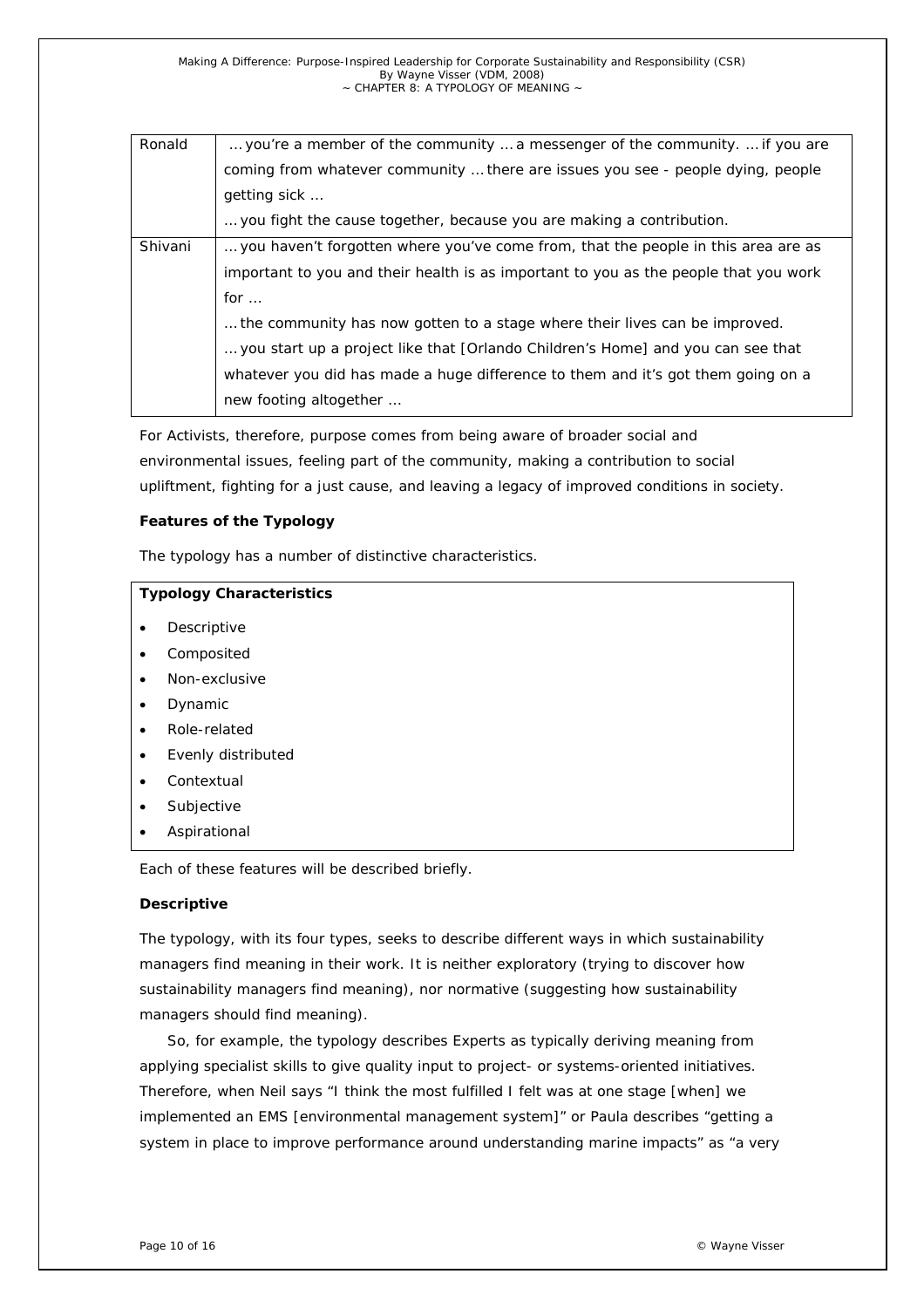nice place to be", it is reasonable to suggest that the typology's characterisation of an Expert accurately describes the experience of some sustainability managers.

#### *Composited*

The typology is a composite in the sense that each type is an amalgam of characteristics that have been grouped and generalised. Hence, although we might expect to find individuals with a number of the defining characteristics of a given type, it is unlikely that anyone will embody all the typical features of any one type.

For instance, although Jordan clearly exhibits some of the traits of a Facilitator when he says "the teaching bit is good - getting people to think through things differently", he doesn't necessarily display any appetite for working in a team environment. Similarly, while David enjoys training aspects of his work because they give him "the opportunity to work with a group of people", his skills are fairly specialised rather than generalist and his function is more consulting than managerial.

#### *Non-exclusive*

The non-exclusive nature of the typology refers to the fact that individuals are likely to obtain their meaning from sources relating to more than one type, rather than exclusively one or another. What identifies someone as a particular type, therefore, is the relative weight of emphasis, or the strength of attraction associated with one constellation of meaning over another.

#### *Dynamic*

As with the finding that sources meaning in life can vary over the life cycle or other changing circumstances, there is ample evidence to suggest that sustainability managers' default types can change as well.

For example, David seems to have shifted from being an Activist to a Facilitator (moving from political activism as a source of meaning to business training and lecturing), Arend from an Activist to a Catalyst (from political activism to business transformation), Frank from Expert to Catalyst (from laboratory work to strategic policy advice) and Shivani from Expert to Facilitator (from a technical scientist to a team unit manager). One of the debatable points is whether their constellation of meaning actually shifted, or just their role. For instance, Fritz believes that "in your career or in your work, the manager must be able to swing from the one type to the other." This dynamic element seems to vary from individual to individual. However, there certainly seem to be cases in which the weight of meaning shifted from one type to another.

#### *Role-related*

For some (but not all) participants, their formal roles and their type were aligned. Hence, there is a suggestion that either people are naturally attracted to roles that fit with their types, or that their roles shape the meaning they derive as certain types, or perhaps both.

For instance, Neil and Paula who have definite Expert traits recalled that their most meaningful work was in roles that were technical (involving systems implementation);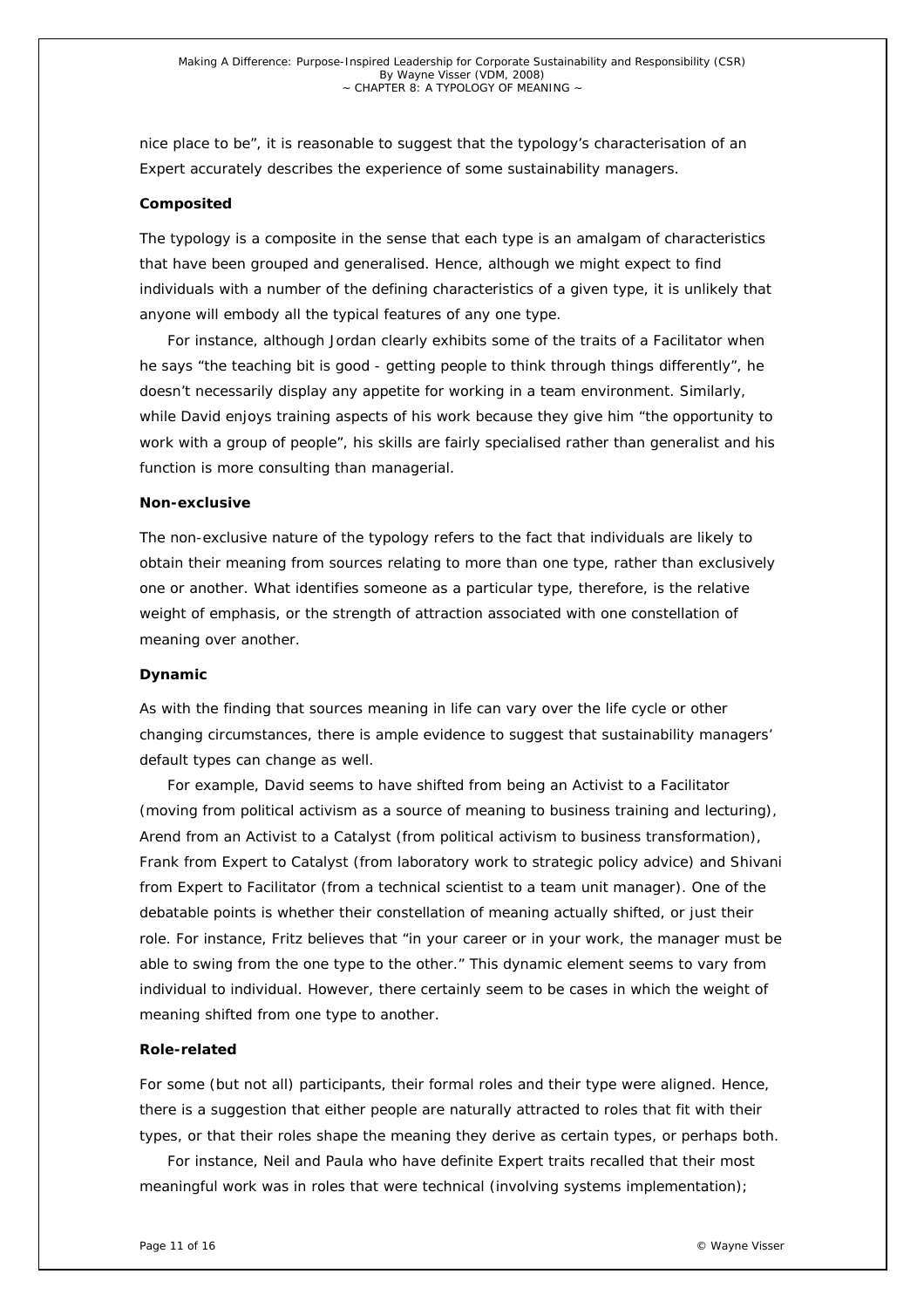Clyde and Philip are both typical Facilitators, which accord well with their senior management role; Frank and Kathryn have corporate policy advisory roles that are aligned with their Catalyst tendencies; and Colette and Arend both play advocacy-type roles through their non-profit institutions and are Activists at heart.

Conversely, there are participants who seem to experience dissonance between their formal roles and their natural types. Shivani's reflections on how she fits into the typology is illustrative of these complexities: "If I look at this as Catalyst and Activist, those have definitely been as a result of the role. It makes a huge difference to me at the moment to influence the way [the company] thinks … [and] I've always placed a lot of insistence on the communities and where we've come from. … I should be more in the Facilitator section in terms of the type of manager that I am, but it's very hard for me to leave the [Expert] role completely. I always want to have a hands-on approach - it gives me more meaning for myself, my own self esteem as well, that I can still do things and do it properly. … If you talk about the role of Expert, it's so important for me to be recognised as an expert in my field because I feel that the only way I will be recognised is if I can prove to people out there that I am good at what I do, that I am really an expert in the field of sustainability."

#### *Evenly Distributed*

The participants were fairly evenly distributed across the four types, although there is a predominance of Catalysts. Table 8.5 illustrates my categorisation according to types after the Phase 2 interviews.

| 8 Experts       | 5 Facilitators       | 10 Catalysts     | 7 Activists     |
|-----------------|----------------------|------------------|-----------------|
| Bill, Evelyn,   | David, Jordan,       | Andries, Frank,  | Arend, Clyde,   |
| Magomu, Martin, | Kwame, Nabil, Philip | Fritz, Jeremy,   | Colette, Henry, |
| Paula, Pemba,   |                      | Kathryn, Milton, | Ronald, Thabo,  |
| Porter, Shivani |                      | Neil, Patrick,   | Zelda           |
|                 |                      | Reginald, Theo   |                 |

*Table 8.5: Participant Distribution Across the Four Types* 

This represents what I perceived to be each participant's dominant constellation of meaning sources, as seen through the lens of the typology. It is difficult to draw any significant conclusions from this, given the small sample size. It does suggest, however, that sustainability managers of all four types exist in companies.

# *Contextual*

As with the sources of meaning on which they depend, the four types are influenced by context. One of these contexts, the job role, has already been mentioned. Another that emerged was the organisational context.

For instance, Henry makes this observation about Activists: "Organisation dynamics of corporates require conformism to the organisational culture, which to a large degree requires maintenance of the status quo. And so it is resistant to change by its nature, because it's set up to maintain its market share, or its position in a framework of other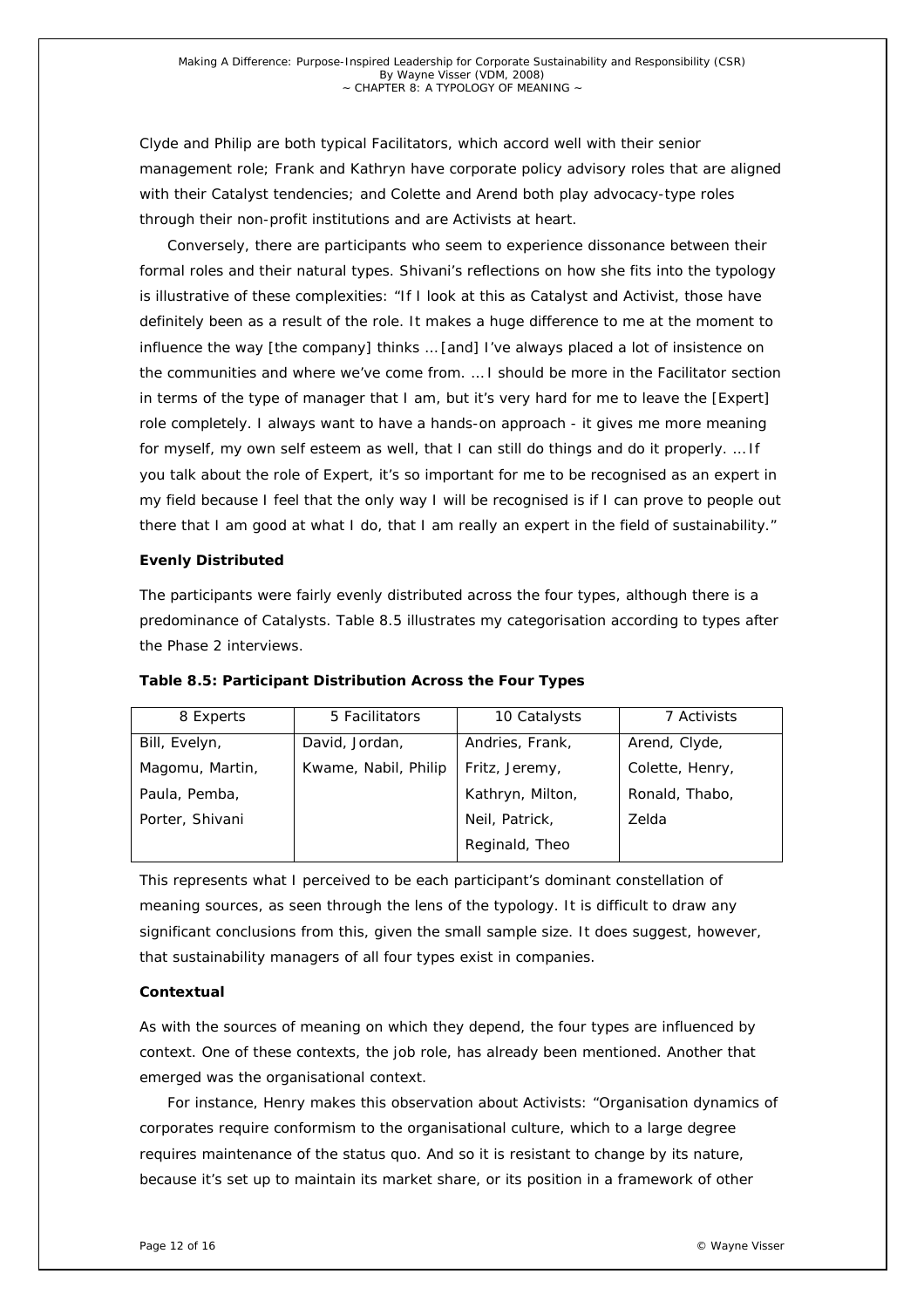competing organisations. So, status quo maintenance means consent, not dissent. So, by the very nature of your typology here, I think your typology does make it difficult for Activists to be in there." Evelyn echoes this idea that Activists may struggle in a big corporate setting: "You can't be too way out and want to change the entire world; you've got targets and you've got objectives and projects that you're working on, so you're tempered by the culture in the company."

Philip raises the career stage or life cycle as another important context: "I think that one of the things that you have to bear in mind is how much individual flexibility you get in working environments. I think at an earlier stage in someone's career, no matter what their typology might be, they don't necessarily yet have the luxury of finding themselves in the position that gives expression to their preference."

#### *Subjective*

It is worth noting that, although informed by what was said in the interviews and my knowledge of the participants, the classification of sustainability managers into types remains a subjective exercise. This became particularly evident when I asked participants to categorise themselves in terms of the typology. As previously mentioned, I had used the typology and my classification of sustainability managers according to type (Table 8.5) in order to obtain a good spread of participants for the Phase 3 follow-up interviews. However, my classification only concurred with participants' self-perception in 50% of cases.

There are at least three possible explanations for this divergence: 1) participants may not have revealed sufficient information about themselves to enable me to make a classification congruent with their self-perception; 2) participants' self-perceptions may not accord with the way they portray or express themselves publicly; in particular, their selfperception may be aspirational or self-deprecating; and 3) the typology may not be sufficiently developed and adequately described to enable a consistent interpretation by myself and others.

#### *Aspirational*

As mentioned above, it seemed that some participants related to the typology as an ideal or aspirational state. Hence, participants may internalise the expectations of their formal job role and translate this into a meaning type, or they may simply wish that they embodied more of the traits of a particular type.

For example, while Evelyn classifies herself as a Catalyst, the evidence from her interviews suggests that she derives more meaning from being an Expert. However, the expectations of her role are heavily weighted towards being a Catalyst, which may in turn make this an aspirational type for her. Similarly, David's role is as a Specialist in his organisation and his business unit, and he has strong academic aspirations, which leads him to a self-perception as an Expert. However, the interviews suggest that he derives the most meaning from being a Facilitator. Nabil is another example. In this instance, at the time of the second phase interview, he was new in his role as a sustainability manager and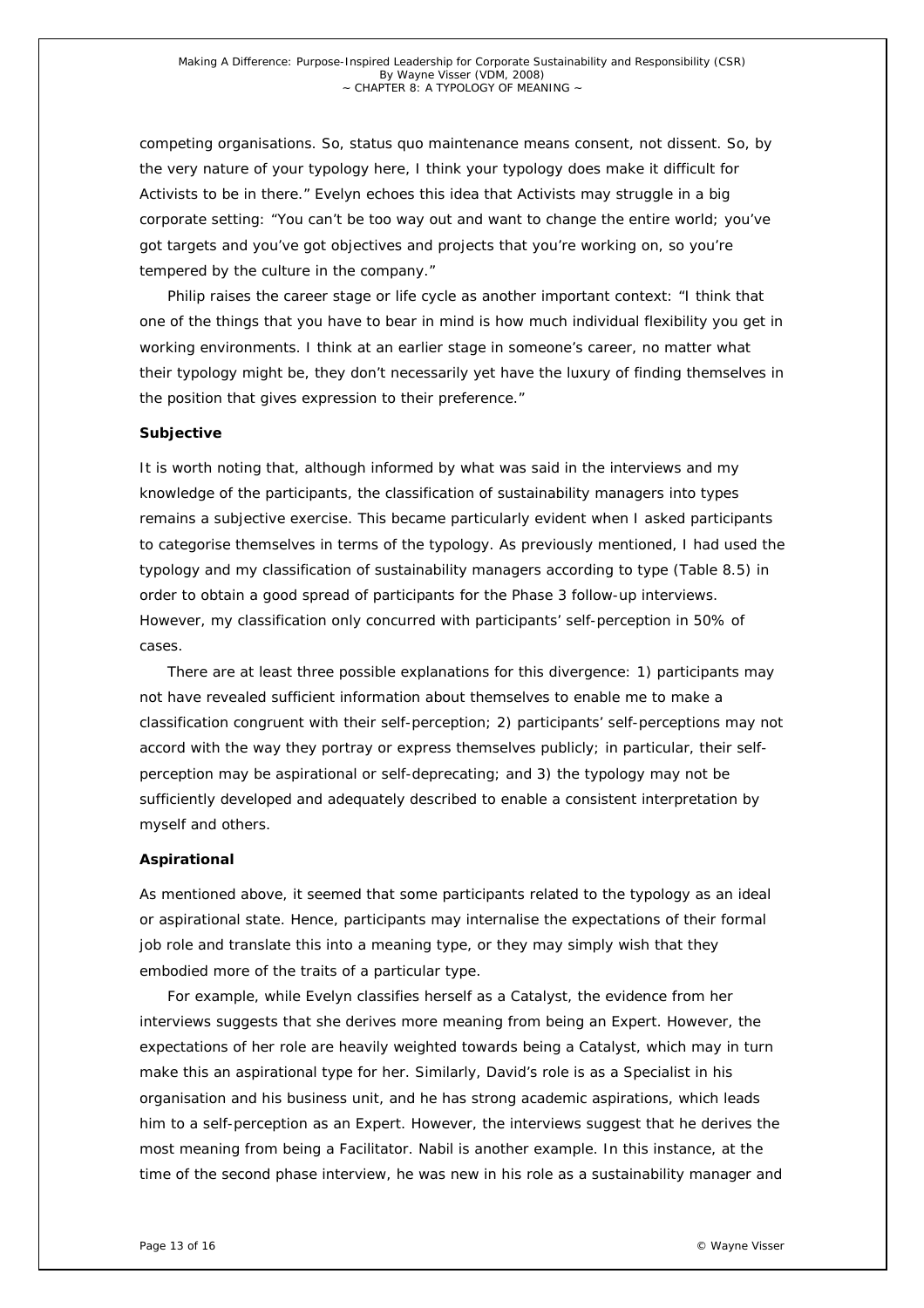still very conscious of his previous role in leadership development. By the time of the third phase interview, however, he was far more settled in his sustainability role and was aspiring to change the organisation. His type may actually have shifted, or he may simply have been self-justifying his new role.

#### *Management Applications*

The typology was discussed with participants in the third phase interviews and was generally well received, with comments like "that seems sensible" (Arend) and "that's quite useful" (Milton). I have also tested the typology in several public presentations to sustainability (and general) managers. Once again, the feedback has been generally positive.

The most obvious potential applications occur at an individual and team level, with benefits for sustainability managers, managers of sustainability teams and human resource managers. For sustainability managers, the typology acts as prompt for individuals to reflect on their most natural type, or mix of types. This allows them to think about what sorts of roles they derive the most satisfaction from, and to consciously compare this to their formal role. If there isn't a natural fit between their type and their formal role, it may help to explain work frustrations or lacking motivation, as David testified: "It immediately helps me to understand some of the frustrations that I have with some of the areas." This realisation of dissonance may in turn trigger active career management into a role more aligned with their type. Fritz also observes that "the model could play an important role in helping managers to understand the underlying drivers and values which influences some of their decisions."

For managers of a sustainability team, the typology would cast light on the mix of team members, from the perspective of their different sources of meaning. This can influence the way in which individuals are managed and allocated tasks, as well as the general management style adopted. For example, if there is a predominance of Experts, incentives that recognise quality may be far more effective than for a Catalyst heavy team, where tracking of strategic goals may be more motivational. If the typology is used as a team-building exercise (i.e. where each individual's self-classification is shared among the group) it is conceivable that mutual understanding, sensitivity and team dynamics may improve. The manager of a sustainability team may decide that there is merit in having a balance of all four types represented, which will in turn affect recruitment decisions.

Human resource managers may also use the typology to assist in recruitment, either for targeting a particular type to fit the corporate culture, or a specific role or need in the organisation, or as a way to ensure a balanced distribution of types in the organisation or the sustainability team. Such speculation about the typology's potential application begins to suggest that it could be further developed into a psychometric-type tool, in which individuals could rate themselves against a set of phrases or statements, and obtain scores that suggest a type profile. For example, someone might score as a strong Facilitator, weak Catalyst. The tool would therefore operate much along the lines of a Myers-Briggs type assessment diagnostic. It is not the purpose of the current research to develop such a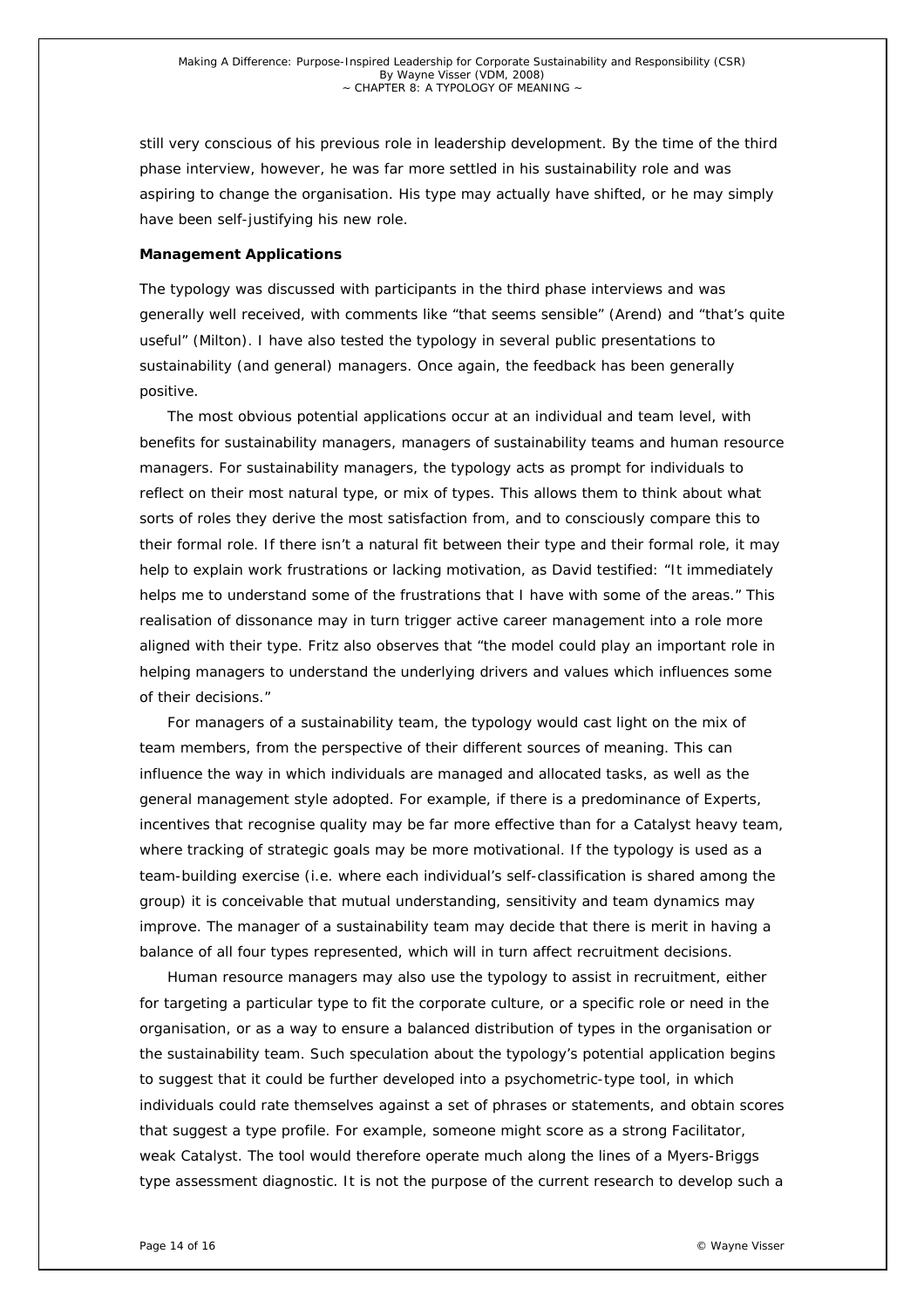tool, or to test its feasibility, but there certainly seems to be merit in the idea and an appetite for converting the typology into something that can be practically applied by management.

## **Summary and Conclusions**

Table 8.6 summarises the features of the four types.

| Feature           | Types            |                 |                  |                   |
|-------------------|------------------|-----------------|------------------|-------------------|
|                   | Expert           | Facilitator     | Catalyst         | Activist          |
| Primary source of | Specialist input | People          | Strategic input  | Societal          |
| meaning           |                  | empowerment     |                  | contribution      |
| Level of concern  | Individual       | Group or team   | Organisation     | Society           |
| Source of work    | Personal         | <b>Staff</b>    | Organisational   | Community         |
| satisfaction      | development,     | development,    | development,     | development,      |
|                   | quality input    | effective       | strategic change | social change     |
|                   |                  | facilitation    |                  |                   |
| <b>Skills</b>     | Technical,       | Managerial,     | Visionary,       | Collaborative,    |
|                   | process          | facilitation    | political        | Questioning       |
| Knowledge         | Specialist       | Generalist      | Key players,     | Community or      |
|                   |                  |                 | future trends    | macro needs       |
| Legacy            | Successful work  | Staff or team's | Organisation or  | Sustainable       |
|                   | projects         | achievements    | industry         | environment &     |
|                   |                  |                 | transformation   | equitable society |

Based on the discussion and examples of the foregoing sections, I have distilled several conclusions.

# *Conclusions from Chapter 8*

- The typology is a useful way to pragmatise my Framework of Meaning;
- Sustainability managers' meaning in work can be characterised by four main types;
- The typology is not a simple, static model;
- The typology's subjective classification is its most significant weakness;
- The typology's role alignment is its most significant strength; and
- The typology is a potentially useful tool for management.

Brief comments on each of these will conclude the chapter.

*1. The Typology is a useful way to pragmatise the Framework of Meaning.* 

Following feedback from the Phase 2 interviews, the typology was identified as the most useful way to distil key features of the Framework of Meaning in a way that may assist management understanding and practice.

*2. Sustainability managers' meaning in work can be characterised by four main types.*